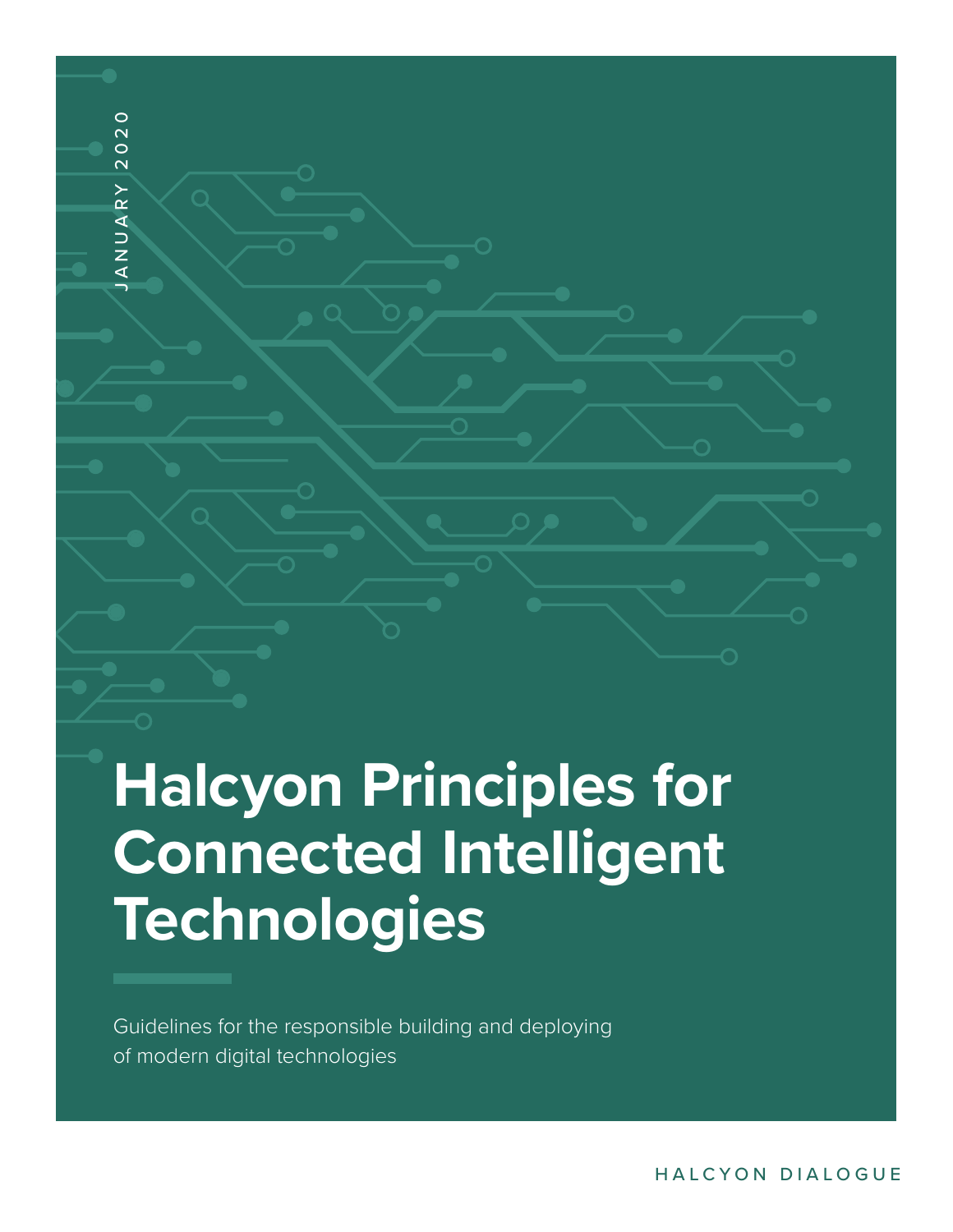# **Halcyon Principles for Connected Intelligent Technologies**

**Guidelines for the responsible building and deploying of modern digital technologies**

# **FOUNDATION FOR THE HALCYON PRINCIPLES**

Corporations face unprecedented pressure to innovate, alongside equally unprecedented mobilization among consumers demanding corporate responsibility, transparency, and accountability. While this is true across sectors, some of the greatest speed of innovation and need for accountability exists in the area of intelligent technologies – a growing number of products and services that talk to each other, creating a flow of information that can be a massive benefit to society – or, if abused, a breach of trust.

Over 8.4 billion integrated intelligent technology products, from voice recognition speakers to industrial equipment, fall into the category of integrated intelligent technology. These emerging technologies are poised to deliver positive benefits to consumers and to society as a whole. They include interconnected systems in which machines with embedded, internet, or wireless devices have the ability to analyze data and openly communicate with other systems. With the adoption of 5G networks, these abilities will become even more pronounced throughout society. Intelligent technology systems can intake, incorporate, and utilize available data while complying with emerging legal frameworks, preventing privacy and security threats, and maintaining the flexibility to upgrade in response to future innovations, malfunctions, and shifting public sentiment. All the while, they improve the lives of consumers in ways we couldn't have imagined just a few years ago.

But innovation on this scale and at this speed demands care. Consumers are right to raise questions about privacy, democratization of technology, and competitiveness. Many corporations are looking to get ahead of these concerns, forming policies to guide the research, development, and deployment of connected intelligent technologies, but thus far no overarching principles have informed those policies.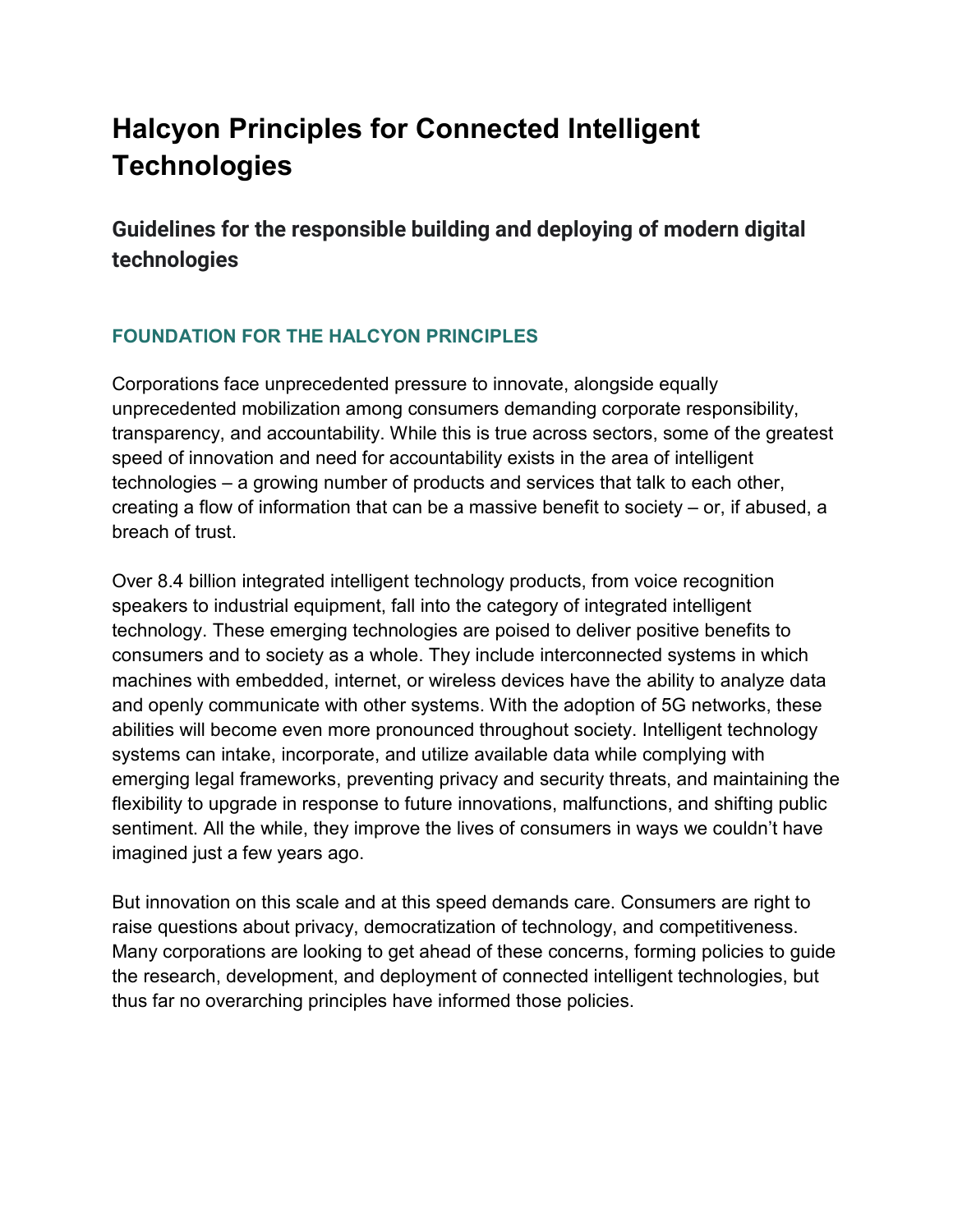As part of its mission to address 21<sup>st</sup> century challenges, Halcyon hosted a two-day dialogue with 25 leaders from across the U.S. government, industry, startups, civil society, think tanks, and academia. The goal was to develop a set of guiding principles for companies developing and deploying integrated digital technologies, to minimize harmful risks and maximize societal benefits.

The group decided on four principles, tangible steps that digital technology companies can use for building trust among stakeholders and creating continuity across industries. Instead of corporations developing their policies in a vacuum, the Halcyon Principles can offer a framework so that intelligent technologies, whether part of Smart Cities or Smart Homes, can adhere to the same best practices.

The first principle speaks to performance accountability – the essential question of whether a product does what a corporation is promising. The second principle surrounds consumer safety, user privacy, and security. The third principle demands that intelligent technologies ultimately provide a positive benefit to society. The final principle speaks to competitiveness, requiring interoperability so that a small group of corporations aren't able to dominate to the exclusion of other innovators.

# **THE HALCYON PRINCIPLES**

# **1) We will implement systems to monitor, publish, and adhere to performance accountability standards.**

During the performance accountability process, while documenting factors that qualify towards profitability, efficiency, and adherence to budget, we will articulate a clear roadmap:

- a) We will define and publish clear performance and accountability objectives.
- b) We will verify that the system has satisfied these objectives.
- c) We will define and publish an evaluation process for satisfying objectives.
- d) We will consistently follow the process that has been defined.
- e) We will assure that the output is safe, fair and human-centered.
- f) We will consistently monitor variability in the output and adapt accordingly.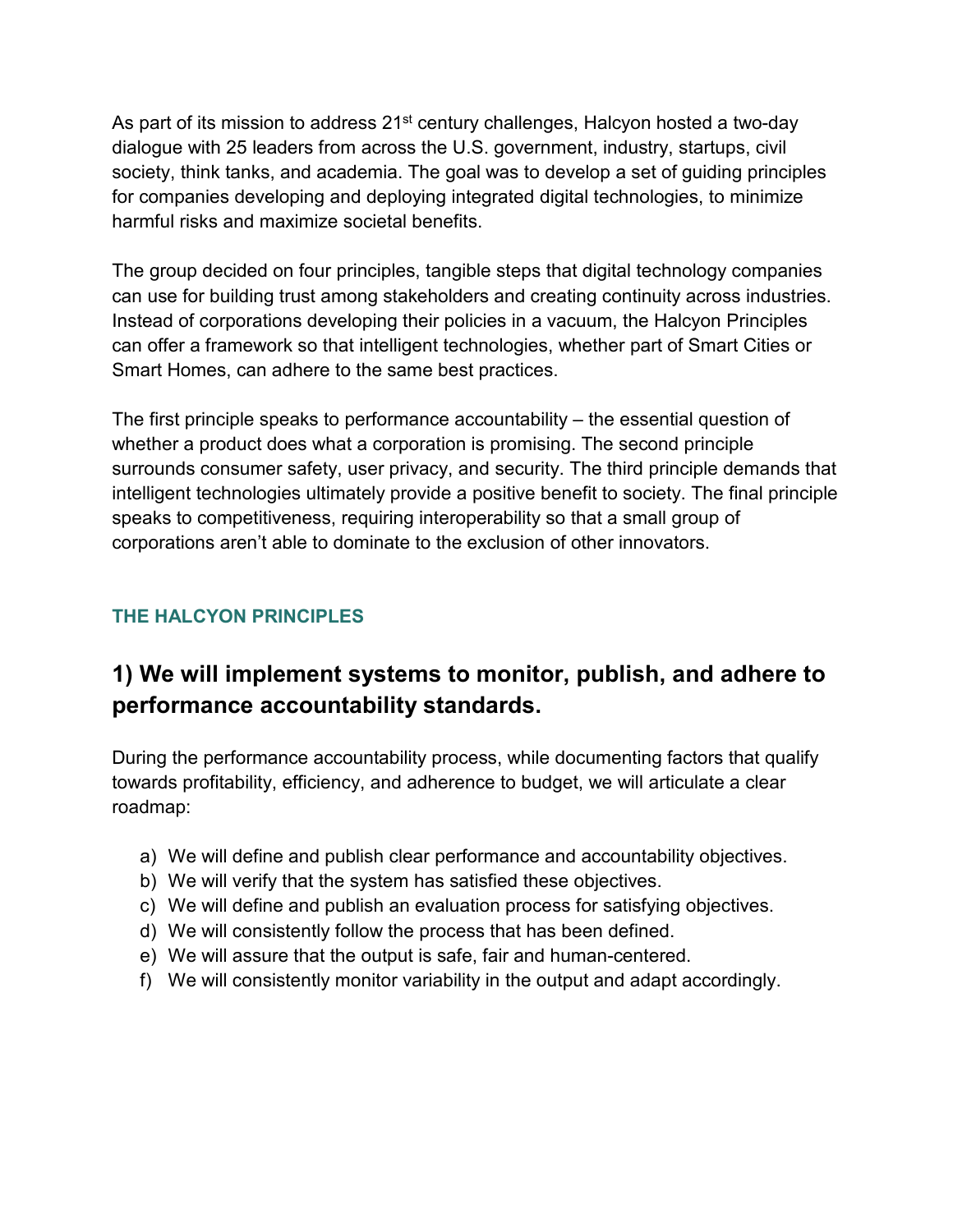# **2) We will make transparent our consideration of the security, safety, and privacy of our users.**

The nature of integrated technologies is such that some risks cannot be foreseen. Some contexts for deployment can possess high consequences for failure. Complexities of standards, version control, and code quality can exacerbate potential safety, security, and privacy issues. The scale of adoption can, however, mean that small percentage failures nonetheless equal large positive impacts. Furthermore, the diverse set of vendors and stakeholders involved can easily lead to compounded security risks.

We will be transparent throughout the development and deployment of integrated technologies in order to safeguard the security, safety, and privacy of users.

- a) We will work to articulate the tradeoffs that have been made to establish our standards.
- b) We will act deliberately to ensure the security of data and create a clear process of accountability for data security in an organization.
- c) We will endeavor to have an analog option or other backup method for every digital technological process.
- d) We will work to have multiple layers of human touch-points to reduce risks of catastrophic failure in high-consequence contexts.
- e) We will regularly consider and monitor the safe use of technology among a diverse and representative set of users including the most vulnerable in our society.
- f) We will only collect user data for which the user has clearly acknowledged informed consent.
- g) This consent will be time and context limited in plain language.
- h) We will set data to user-requested defaults with clear settings communicated throughout the user experience to protect individually attributed data.

# **3) We will work to ensure that our digital technology provides positive benefits to society.**

We will declare the expected benefits from new technology and will measure outcomes against those expectations. We will watch for edge cases and unexpected outcomes as interactions necessarily deviate from theory.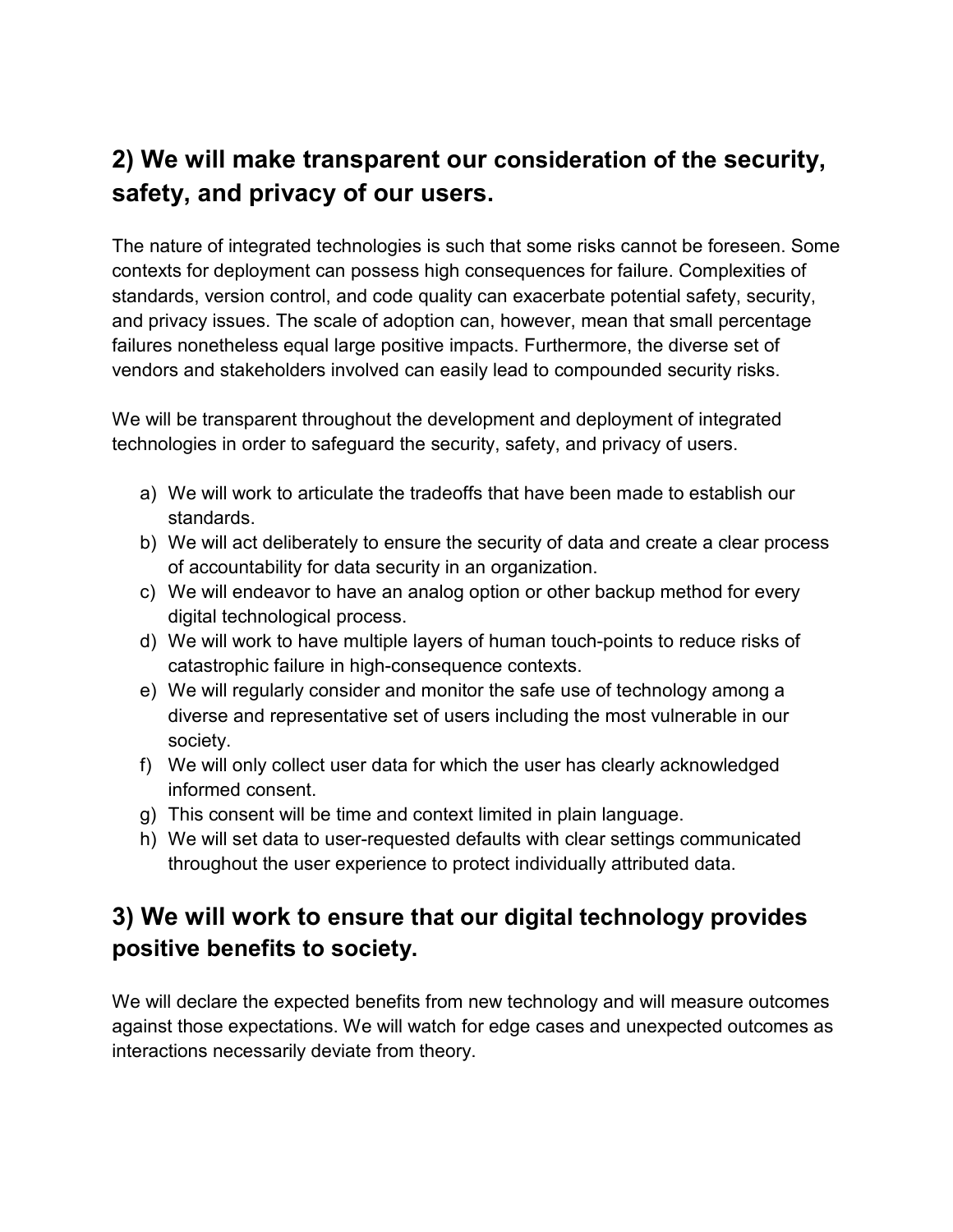- a) We will work to achieve positive societal outcomes.
- b) We will consider scenario planning exercises for how to mitigate and recover from unintended consequences and bias that ensure:
	- Fair treatment for every demographic and social group
	- Dignity for all technology users
- c) We will include provisions to ensure that technologies we design will serve the whole of our diverse society and provisions for those who are unable to typically afford access.

# **4) We will ensure competitive interoperability**

To further build trust and encourage a vibrant ecosystem in which consumers and companies engage, the sharing of user data is an asset to be treated with care. When sharing data between different organizations, it is important to allow for data to be nonattributable to respect user autonomy and to encourage fair competition. Competitive interoperability requires that technologies developed by different companies can work in concert with each other, adhering to smart standards and open competition.

To achieve competitive interoperability:

- a) We will ensure that the technologies we develop include considerations of interoperability across brands, infrastructure and geographies.
- b) We will comply with standards for interoperability throughout the procurement and contractor selection process.
- c) We will ensure a set of rights around data that includes the:
	- Right to data portability
	- Right for users to update their data.
	- Right to user notification if data is sold.
	- Protection against attributable data being used as a weapon for bargaining power.

# **EXECUTION OF THE HALCYON PRINCIPLES**

The Halcyon Principles are not comprehensive and may not be applicable under every circumstance. These principles propose a structure by which these principles can be dynamically updated and modified according to changes in interconnected technology industries, then tied to a certification companies can apply for. A certification based on these principles needs to be continuously linked with the understanding, concerns, and needs of consumers and policymakers, and cannot be static.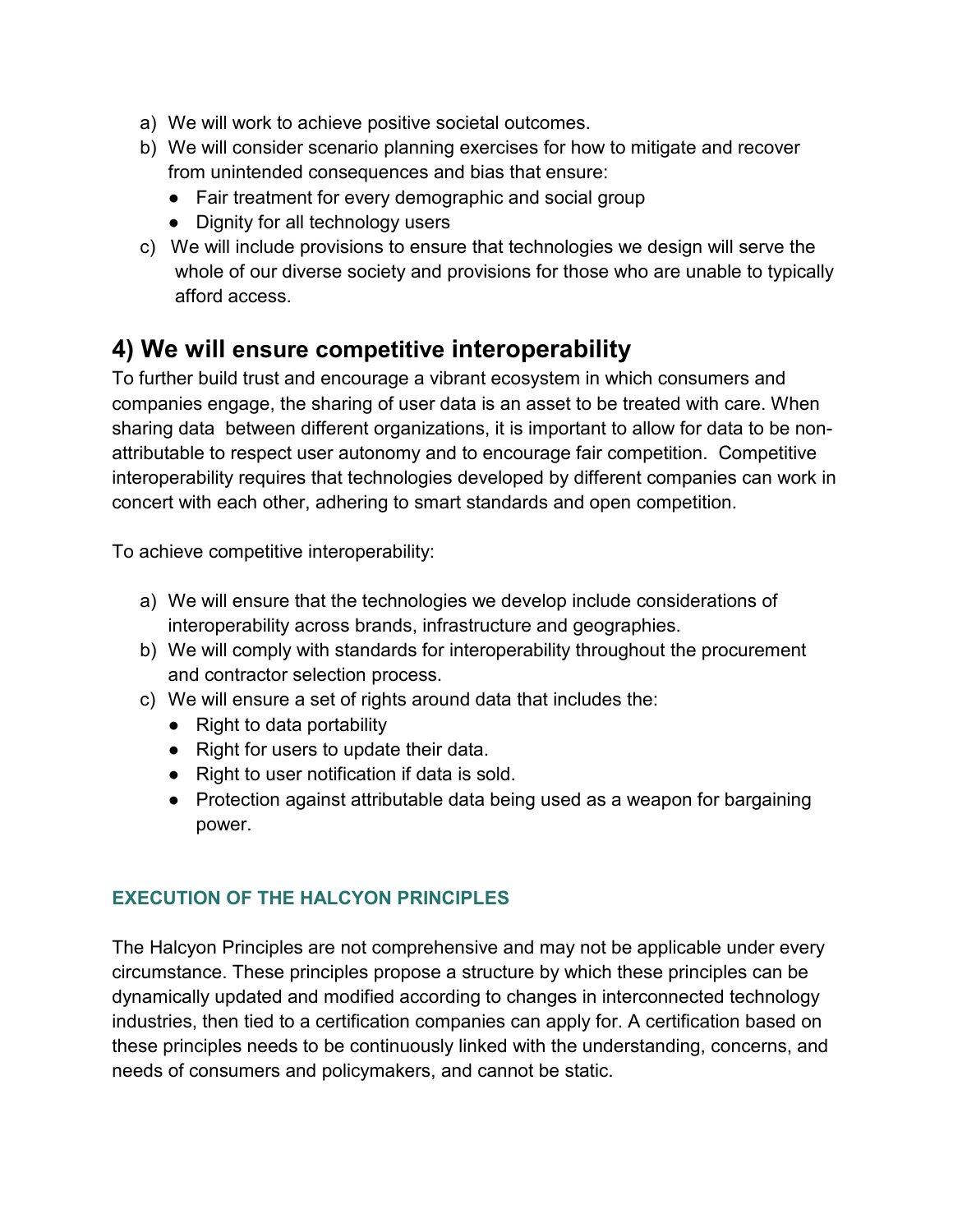Furthermore, where firms are working to establish principles for engagement in technologies such as AI, terms such as "privacy" and "interoperability" may find different definitions. Trust may then be diminished among consumers and policymakers. A certification available to consumers and linked to the dynamic principles laid out here can work to build that trust and ground it in shared definitions for these key terms.

In order for these principles to maintain their relevance and evolve effectively over time, they may be allowed to vary in the following way:

- 1. Dynamic: The Halcyon Principles must be allowed to be enriched or culled. There will also be a tension between brevity and being comprehensive.
- 2. Time: As our understanding changes, a 'certification 2020' is likely to look different than 'certification 2022'.
- 3. Level: Adherence to the principles should respect the different contexts under which technology is deployed. Companies should have the freedom to choose the appropriate circumstance while having a facility to communicate that choice. For example, users may reasonably expect the privacy controls to vary between a movie recommendation engine and those controlling personal healthcare records. Security considerations for financial data and restaurant reservations should not have the same level of scrutiny. Testing for edge case failures is a life-and-death choice in aeronautics. Not so in entertainment.
- 4. Industry: Differences may become sufficiently large to justify application-specific certifications. For example, the deployment of modern energy grids and the serving of digital ads may lose meaning by sharing a certification.
- 5. The actual certification may be best served by allowing for a distinction between self-certification and 3rd-party certification.

As stated at the outset, the goal of the experts convened at Halcyon was to minimize harmful risks and maximize societal benefits, acknowledging both the speed of innovation and the concerns of consumers. A flexible, dynamic certification based on these principles achieves the goal by naming the standards to which best practices should be aligned, then enabling firms to communicate their adherence to those principles to consumers.

Understanding starts with the development of a common language that companies, consumers and policymakers can all understand. The Halcyon Principles aim to create such an understanding, paving the way for rapid but ethically sound innovation in the exciting area of integrated intelligent technologies.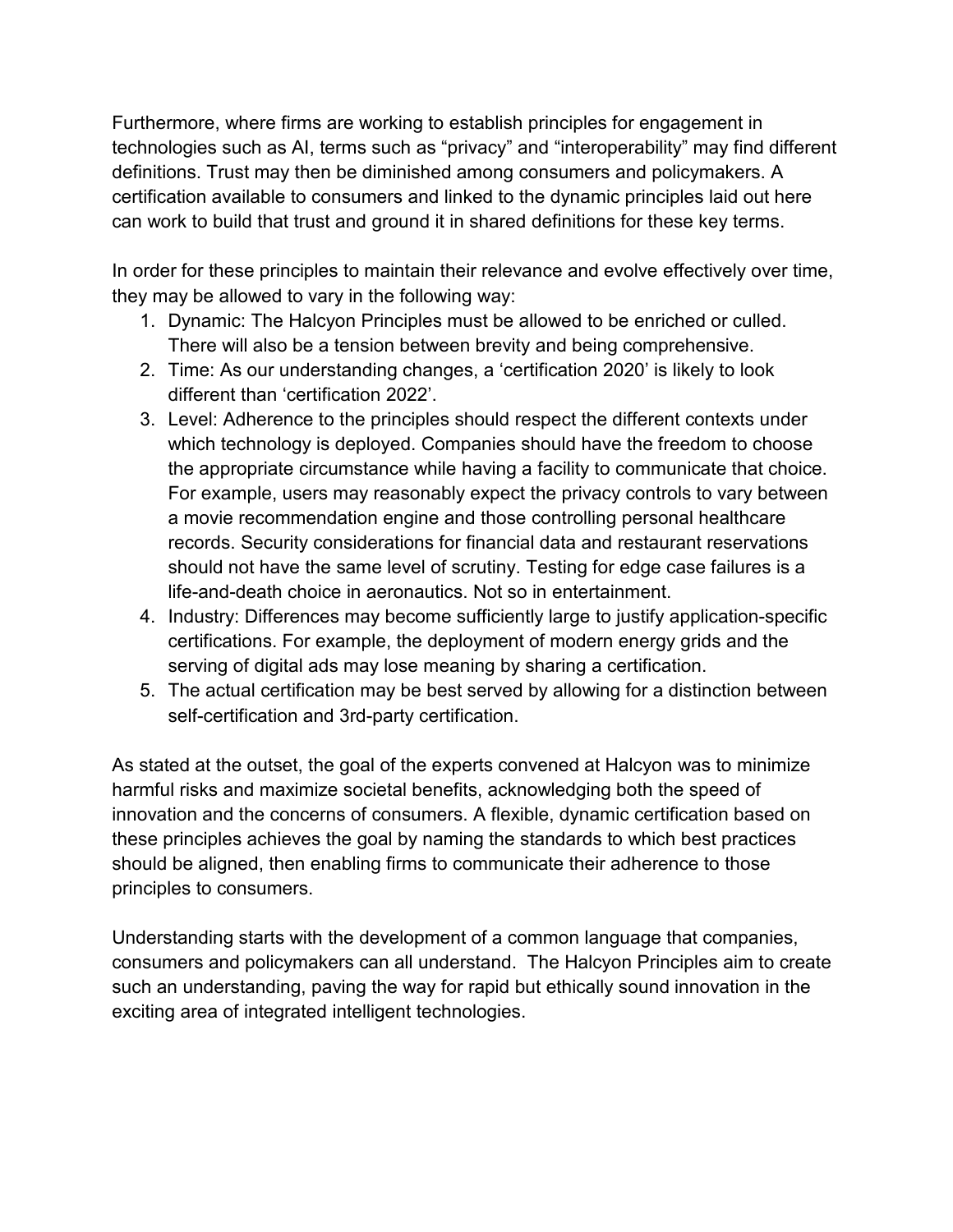### **HALCYON DIALOGUE PARTICIPANTS**

### **KATHLEEN M. CARLEY** *Director, Center for Computational Analysis of Social and Organizational Systems, CMU* **FEDERICA CARUGATI** *Program Director, Center for Advanced Study in the Behavioral Sciences, Stanford U.* **MATT CAYWOOD** *CEO and Co-Founder, TransitScreen* **ARTY CHANDRA** *Senior Director, IoT Solutions Group, InterDigital* **ARTHUR DAEMMRICH (Programming Committee)**  *Director, Lemelson Center for the Study of Invention and Innovation, Smithsonian Institution* **ERIC DAIMLER (Programming Committee)** *CEO*, *Conexus AI and Fmr. White House Presidential Innovation Fellow* **ALAN B. DAVIDSON (Programming Committee)**  *VP*, *Global Policy, Trust and Security, Mozilla* **JOHN FORTE** *Homeland Protection Mission Area Executive, Johns Hopkins Applied Physics Laboratory* **ELIZABETH GORE (Programming Committee)** *President & Chairwoman, Alice* **NATALIE EVANS HARRIS** *Co-Founder and Head of Strategic Initiatives, BrightHive* **ELLEN KAGEN (Halcyon Dialogue Moderator)** *Director, Georgetown U. Leadership Program* **TAE WAN KIM** *Associate Professor of Ethics, Carnegie Mellon University* **JOSHUA MANDELL (Halcyon Dialogue Editor)** *Chief Operating Officer, Halcyon* **MITCHELL G. MANDELL**  *Partner, Herrick, Feinstein LLP* **NATHALIE MARÉCHAL** *Senior Research Analyst, Ranking Digital Rights* **KIRSTEN MARTIN** *Associate Professor of Strategic Management and Public Policy, George Washington University* **IAN McCULLOH**  *Chief Data Scientist, Accenture Federal Services & Associate Professor, Johns Hopkins University* **BOB MONROE** *Teaching Professor of Business Technologies, Carnegie Mellon University* **PAT PICARIELLO** *Director of Developmental Operations, ASTM International* **ANTHONY QUINN** *Director of Public Policy and International Trade, ASTM International* **SAM REIMAN** *Director, Richard King Mellon Foundation* **MICHAEL P. SELLITTO** *Deputy Director, Stanford Institute for Human Centered AI* **ROBERT S. SPALDING III**  *Founder & CEO, Subutai LLC* **ROB STIEN (Programming Committee)** *Vice President, Government Relations & Regulatory Affairs, InterDigital* **PETER STERN** *Founder and Director, Manhattan Distance* **JIM TRACY** *President, Woodrow Wilson Academy of Teaching and Learning* **CLARA TSAO (Halcyon Principles Advisor)** *Co-Founder and Board, Trust and Safety Professional Association*